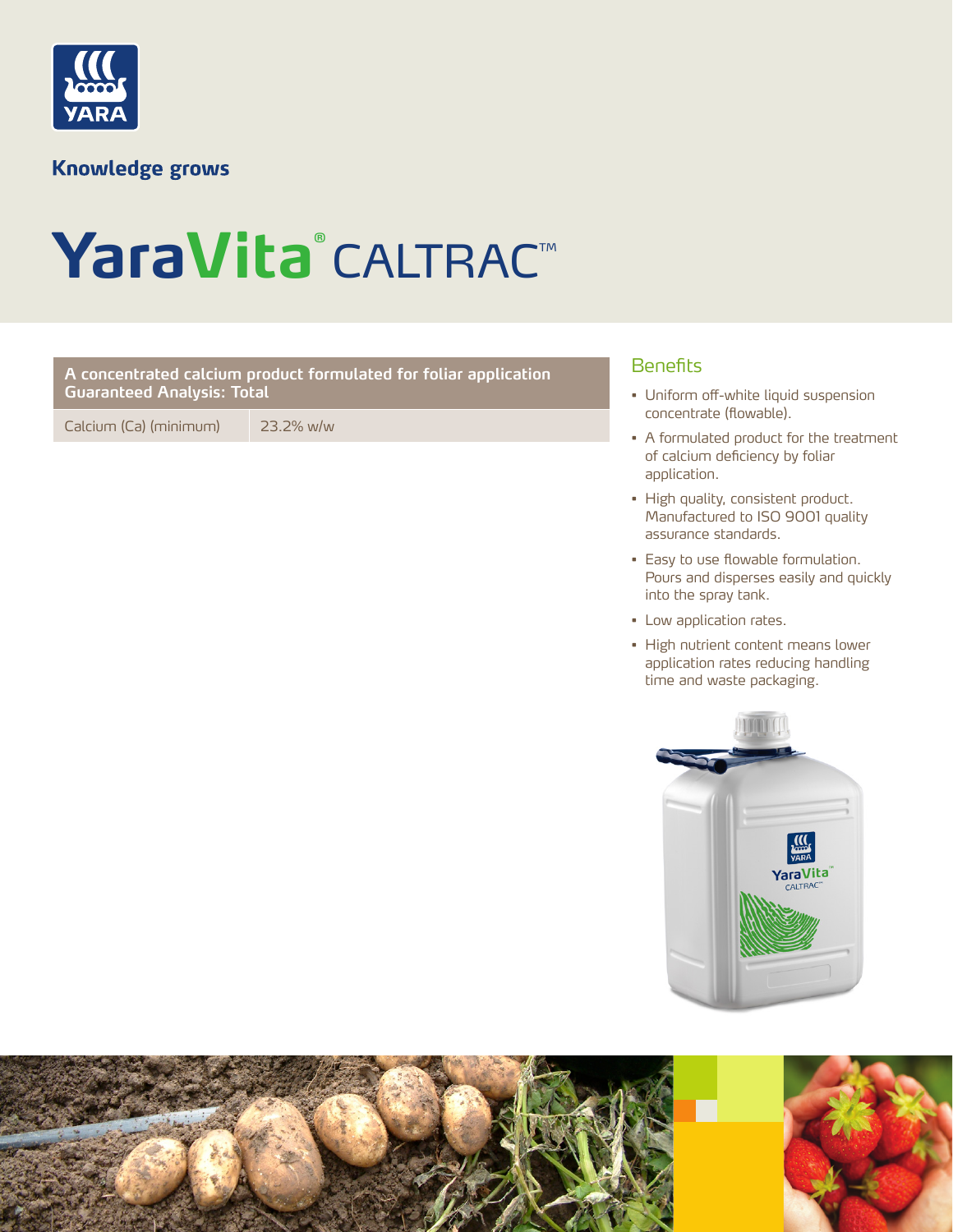## Product Recommendations

**Alfalfa:** 1-2 quarts/acre after every cut when there is sufficient leaf cover to intercept the spray. Water rate: 5 to 50 gallons/acre.

**Almond:** 1-2 quarts/acre 7 days after petal fall. Water rate: 50 gallons/acre.

**Apples, Pears:** Repeat applications of 1-2 quarts/acre at 7 to 10 day intervals applied from petal fall. A single application of up to 2-4 quarts/acre may be made from petal fall to just after "June drop". Minimum water rate: 20 gallons/acre. Note: Late applications may leave a deposit on the crop. For use in Wisconsin: Caltrac can be applied to this crop in Wisconsin where supplemental calcium has been shown to be of benefit to plant storage organs and where soil test calcium is low. Also on crops where supplemental calcium has been shown to improve the resilience to physiological disorders.

**Apricots:** Regular applications of 1-2 quarts/acre at 7 to 14 day intervals from petal fall. Note: Late applications may leave a deposit on the crop. Under conditions conducive to fruit russet (variety, weather conditions, etc) delay applications until 6 weeks after petal fall. Water rate: 15 to 50 gallons/acre. For use in Wisconsin: Caltrac can be applied to this crop in Wisconsin where supplemental calcium has been shown to be of benefit to plant storage organs and where soil test calcium is low. Also on crops where supplemental calcium has been shown to improve the resilience to physiological disorders.

**Blueberries:** Apply 1-2 quarts/acre, 10 days after petal fall has finished. Repeat application in 14 days. Bushes being grown for a second cropping year should receive the fruiting year programme again. Water rate: 50 gallons/acre.

**Brassicas:** 1-2 quarts per acre applied from the 4 to 9 leaf stage. Repeat as necessary at 10 to 14 day intervals. Water rate: 5 to 50 gallons per acre. Note: Late applications may leave a deposit on the crop.

**Cabbage:** 1-2 quarts/acre applied from the 4 to 9 leaf stage. Repeat as necessary at 10 to 14 day intervals. Water rate: 5 to 50 gallons/acre. Note: Late applications may leave a deposit on the crop.

Canola: 1-2 pints/acre at the 4 to 6 leaf stage. Repeat as required for moderate to severe deficiency at 10 to 14 day intervals. Water rate: 20 gallons/acre

**Carrots:** 1-2 quarts/acre applied when sufficient leaf area is present to intercept the spray. Repeat as necessary at 10 to 14 day intervals. Water rate: 5 to 50 gallons/ acre.

**Cauliflower:** 1-2 quarts applied from the 4 to 9 leaf stage. Repeat as necessary at 10 to 14 day intervals. Water rate: 5-50 gallon per acre. Note: Late applications may leave a deposit on the crop.

**Cereals:** 1-2 pints. Apply from the 4 leaf stage to pseudo stem erection, ( Zadoks Growth Stage 14 to 30). Water rate: 20 gallons per acre.

**Cherries:** Regular applications of 1-2 quarts/acre at 7 to 14 day intervals from petal fall. Note: Late applications may leave a deposit on the crop. Under conditions conducive to fruit russet (variety, weather conditions, etc) delay applications until 6 weeks after petal fall. Water rate: 15 to 50 gallons/acre. For use in Wisconsin: Caltrac can be applied to this crop in Wisconsin where supplemental calcium has been shown to be of benefit to plant storage organs and where soil test calcium is low. Also on crops where supplemental calcium has been shown to improve the resilience to physiological disorders.

**Citrus:** 1-2 quarts/acre beginning from fruit set at 10 to 14 day intervals. Water rate: 25 to 100 gallons/acre. Note: Late applications may leave a deposit on the crop.

**Corn:** 1-2 quarts per acre at the 4 to 8 leaf stage. Water rate: 5-20 gallons per acre.

**Cotton:** 1-2 quarts/acre at early flowering. Water rate: 3 to 20 gallons/acre.

**Cranberry:** 1-3 pints/acre at early bloom. Water rate: 50 gallons/acre. For use in Wisconsin: This product can be applied in Wisconsin where supplemental calcium has been shown to be of benefit to plant storage organs and where soil test calcium is low. Also on crops where supplemental calcium has been shown to improve the resilience to physiological disorders.

#### **Cucumber (field grown):** Repeat

applications of 1-2 quarts/acre at 7 day intervals during fruit development. Note: Late applications may leave a deposit on the crop. Water rate: 20 to 50 gallons/acre.

**Cucurbits (field grown):** Repeat applications of 1-2 quarts/acre at 7 day intervals during fruit development. Note: Late applications may leave a deposit on the crop. Water rate: 20 to 50 gallons/acre.

**Date palm:** 1-2 Qts/ac. Apply at 10 day intervals on up to 5 occasions from fruit set. Note: Late applications may leave a deposit on the crop. Water rate: 8 gal/ac minimum.

**Conifers:** 2 quarts/acre at start of new season leaf production and again in early autumn. Water rate: 50 to 100 gallons/ acre.

**Garlic:** 1½ to 2 quarts/acre applied when the crop is 6 inches tall. Water rate: 5 to 50 gallons/acre.

**Ginseng:** 1-2 quarts/acre once new season growth is well underway. Repeat if necessary at 10 to 14 day intervals. Water rate: 50 gallons/acre.

**Groundnuts/Peanuts:** 1-2 quarts/acre at the 4 to 6 leaf stage followed by a second application 10 to 14 days later. Water rate: 3 to 20 gallons/acre.

**Lettuce (field grown):** 1-2 quarts/acre applied 10 to 14 days after transplanting or emergence. Repeat as necessary at 10 to 14 day intervals. Note: Late applications may leave a deposit on the crop. Water rate: 5 to 50 gallons/acre.